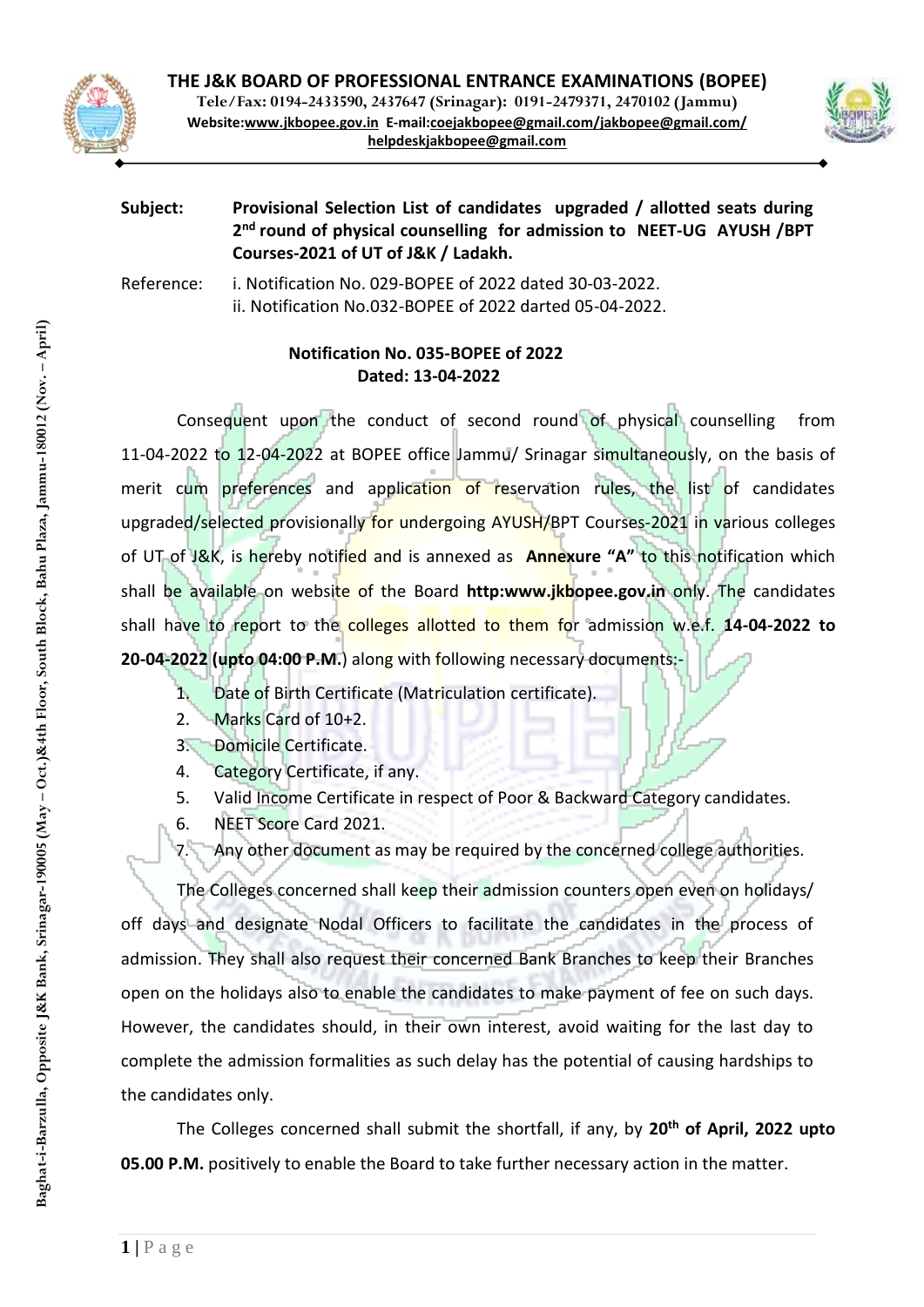### **Note:-**

- 1. The admission of the candidates is purely provisional and shall be liable to be cancelled in case any information furnished by any candidate proves to be false/ fabricated, and action as warranted under law shall be initiated against such candidates.
- 2. The concerned Colleges/ Institutions shall ensure that, any person with disability, if selected, in open merit or some reserved category constitute a special Medical Board, wherever required, to assess the genuineness of their PwD Certificate and make recommendations based on which colleges shall take further necessary action. In case any such candidate does not fulfill the bench marks of eligibility, he/ she shall not be admitted to the course/ college and the matter shall be reported to the BOPEE.
- 3. The Heads of the Institutions/ Colleges are requested to release the documents and fee to the candidates who have been upgraded during this round of counselling without wasting their time to enable them to report to the upgraded colleges by or before **20-04-2022**.
- 4. The other terms and conditions shall remain the same as notified by the Board in e- Information Brochure/ Notifications/ Notices issued from time to time on the subject.

**Sd/- Controller of Examinations J&K BOPEE**

**E & O E**

# **No: BOPEE/Exam-26(B)/2021 Dated: 13-04- 2022**

Copy to the:-

- 1. Financial Commissioner (Additional Chief Secretary), Health & Medical Education Department, J&K, Jammu/Srinagar.
- 2. Principal Secretary to the Hon'ble Lt. Governor, UT of J&K, Srinagar/Jammu.
- 3. Principal Secretary to the Hon'ble Lt. Governor, UT of Ladakh.
- 4. Principal Secretary to Government, General Administration Department, J&K, Srinagar/Jammu.
- 5. Secretary to Government, ARI & Trainings Department, J&K, Srinagar/Jammu.
- 6. Director Information, J&K, for publication of the Notification in two leading English Newspapers of Srinagar/Jammu each having larger circulation.
- 7. Director, Composite Regional Centre, Bemina Srinagar for information.
- 8. Director, All India Radio, Srinagar/Jammu/Leh for favour of wide publicity through daily news bulletin.
- 9. Director, Doordarshan Kendra, Srinagar/Jammu/Leh/Kargil for favour of wide publicity through daily news bulletins.
- 10. Secretary, J&K BOPEE
- 11. Principal, Govt. Ayurvedic Medical College, Akhnoor, (Jammu) for information.
- 12. Principal, Govt. Unani Medical College, Safapora, Ganderbal Kashmir for information.
- 13. Principals, BAMS-JIAR / BPT-JCP, Jammu /BUMS-KTC/BUMS-ASIAN /Srinagar for information.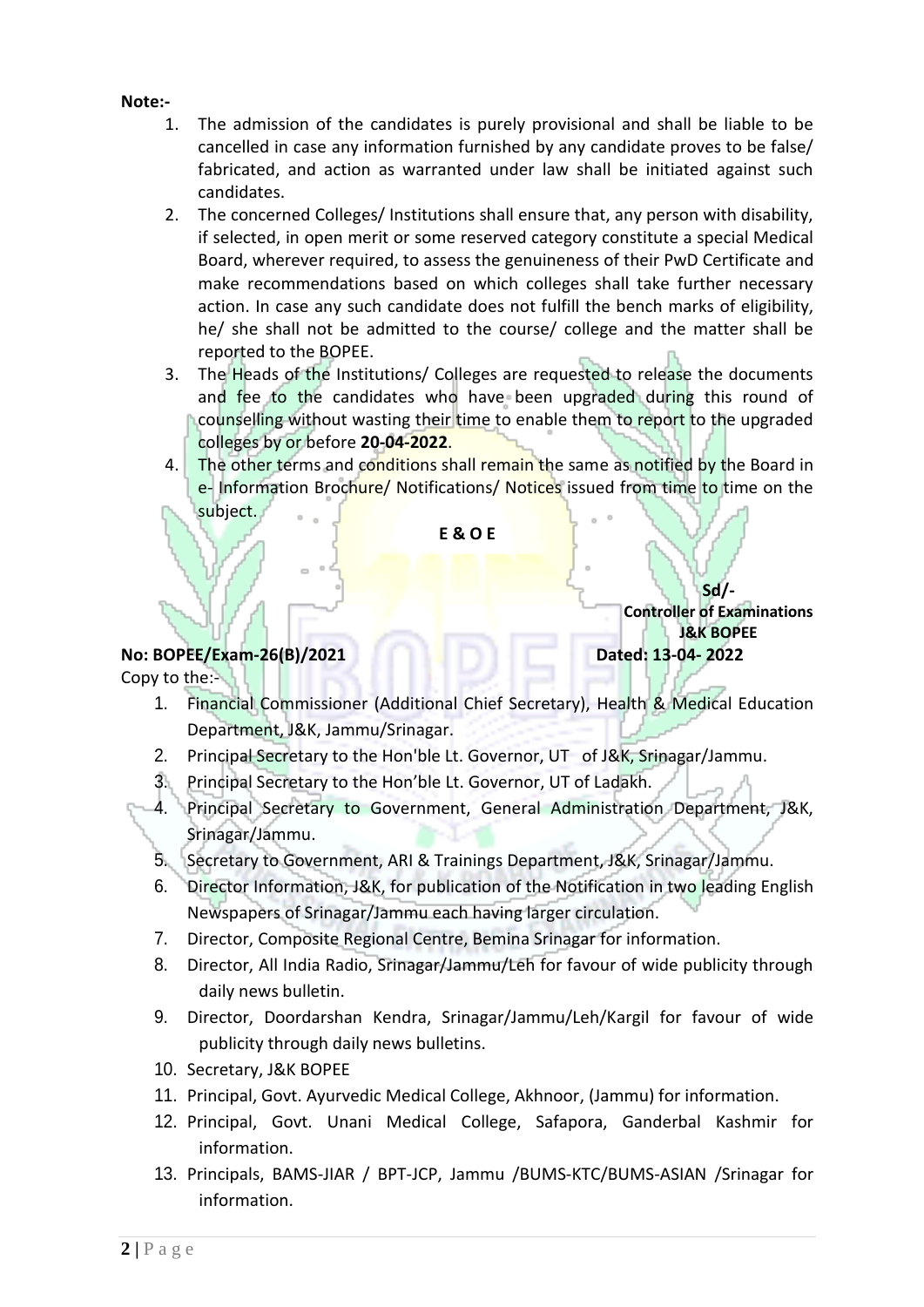- 14. Deputy Secretary, Law, J&K BOPEE for information.
- 15. FA/CAO, J&K BOPEE for information.
- 16. PS to Chairman, J&K BOPEE for kind information of the Chairman.
- 17. Under Secretary BOPEE Office, Jammu for information.
- 18. In-charge IT. Section, BOPEE for uploading on the official website.

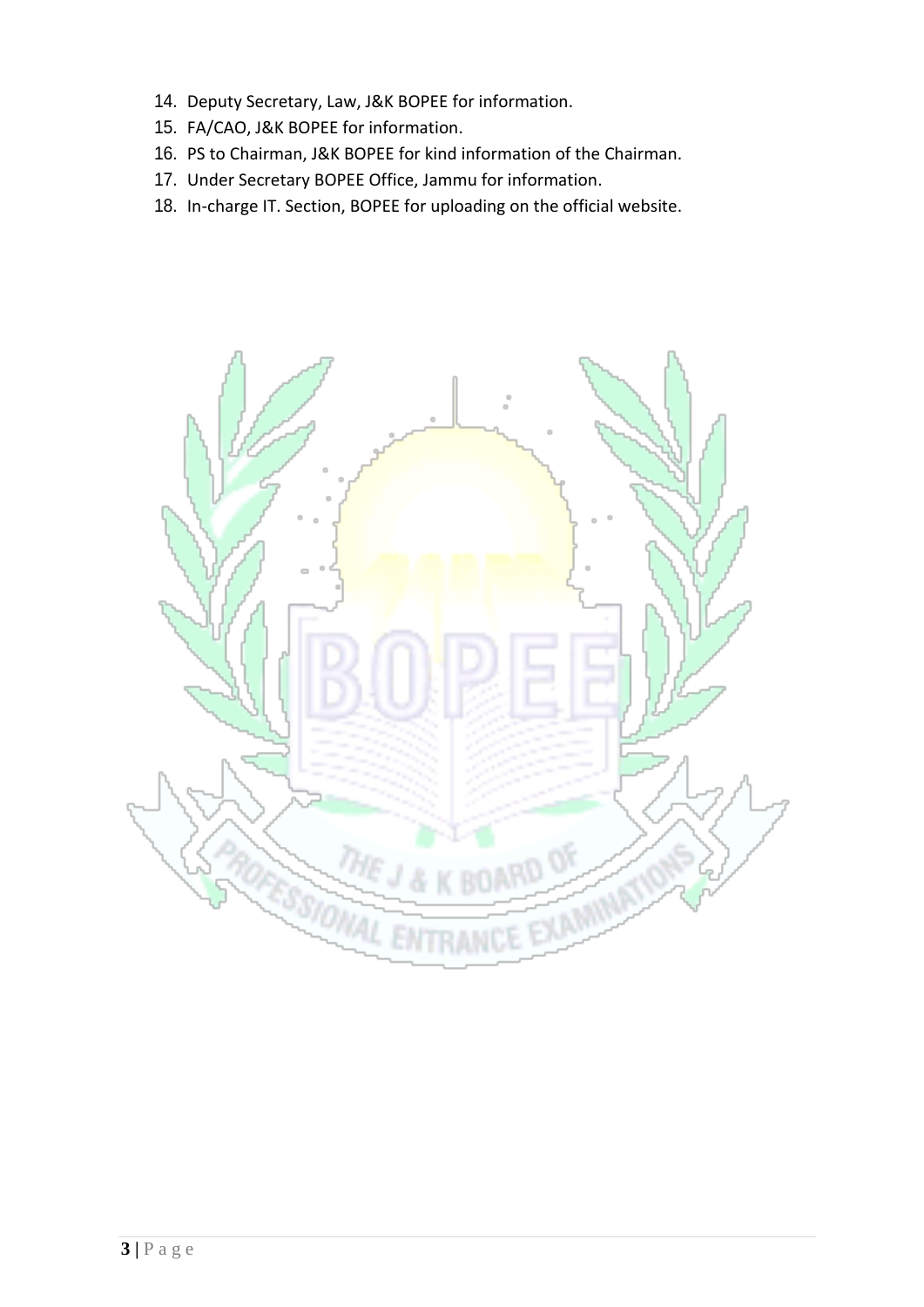| <b>SNO</b>     | <b>ROLLNO</b> | <b>NAME</b>                | <b>CATEGORY</b> | <b>RANK</b> | <b>DISCIPLINE</b> | <b>INSTITUTION</b> | <b>CAT-SLI</b> | <b>U/A DISCIPLINE</b> | <b>U/A INSTITUTE</b>  | <b>CAT-SLI</b> |
|----------------|---------------|----------------------------|-----------------|-------------|-------------------|--------------------|----------------|-----------------------|-----------------------|----------------|
| 1              | 2502022142    | <b>SHAKIRA ASHRAF</b>      | 0M              | 1261        | <b>BAMS</b>       | <b>GAMC-JMU</b>    | 0M             | <b>BUMS</b>           | GUMC-GANDERBAL        | 0M             |
| 2              | 2502008500    | <b>MEHAK MUSKAN RESHI</b>  | 0M              | 1354        |                   |                    |                | <b>BUMS</b>           | GUMC-GANDERBAL        | 0M             |
| 3              | 2502001785    | <b>DANISH SHARIEF PIR</b>  | <b>OM</b>       | 1370        | <b>BAMS</b>       | GAMC-JMU           | OM             | <b>BUMS</b>           | <b>GUMC-GANDERBAL</b> | OM             |
| 4              | 2504004218    | HUMAIRA AKHTER             | <b>OM</b>       | 1373        | <b>BUMS</b>       | ASIAN-SGR          | <b>OM</b>      | <b>BUMS</b>           | GUMC-GANDERBAL        | OM             |
| 5              | 2504002529    | <b>FAZIL NABI SHEIKH</b>   | 0M              | 1444        |                   |                    |                | <b>BAMS</b>           | GAMC-JMU              | 0M             |
| 6              | 2501003403    | <b>TANISHA GUPTA</b>       | ом              | 1484        | <b>BAMS</b>       | JIAR-JMU           | 0M             | <b>BAMS</b>           | <b>GAMC-JMU</b>       | 0M             |
| $\overline{7}$ | 2502023169    | <b>SHANEEBA JALAL</b>      | 0M              | 1485        | <b>BPT</b>        | CRC-SGR            | 0M             | <b>BUMS</b>           | GUMC-GANDERBAL        | OM             |
| 8              | 2502008462    | <b>TABINDA</b>             | 0M              | 1512        |                   |                    |                | <b>BAMS</b>           | <b>GAMC-JMU</b>       | <b>OM</b>      |
| 9              | 2501001347    | <b>PRAGATI GUPTA</b>       | <b>OM</b>       | 1551        | <b>BAMS</b>       | JIAR-JMU           | 0M             | <b>BAMS</b>           | <b>GAMC-JMU</b>       | 0M             |
| 10             | 2503007090    | <b>AFSHANA RAHMAN</b>      | 0M              | 1563        | <b>BUMS</b>       | KTC-SHILVATH       | 0M             | <b>BUMS</b>           | GUMC-GANDERBAL        | 0M             |
| 11             | 2502013413    | <b>AROOBA BASHIR</b>       | OМ              | 1619        | <b>BUMS</b>       | KTC-SHILVATH       | OM             | <b>BUMS</b>           | GUMC-GANDERBAL        | OM             |
| 12             | 2501017060    | <b>VARUN KHAJURIA</b>      | <b>JKPM</b>     | 1659        |                   |                    |                | <b>BAMS</b>           | <b>GAMC-JMU</b>       | OM             |
| 13             | 2502009135    | <b>AUQIB MUSHTAQ MALIK</b> | 0M              | 1692        | <b>BUMS</b>       | KTC-SHILVATH       | <b>OM</b>      | <b>BUMS</b>           | <b>GUMC-GANDERBAL</b> | <b>OM</b>      |
| 14             | 2501013092    | <b>NIHARIKA RAJPUT</b>     | 0M              | 1711        | <b>BAMS</b>       | JIAR-JMU           | 0M             | <b>BAMS</b>           | GAMC-JMU              | 0M             |
| 15             | 2501021217    | <b>MANNAT</b>              | OМ              | 1719        |                   |                    |                | <b>BAMS</b>           | GAMC-JMU              | 0M             |
| 16             | 2503001584    | <b>SHAISTA FAROOQ</b>      | 0M              | 1748        |                   |                    |                | <b>BUMS</b>           | <b>GUMC-GANDERBAL</b> | OM             |
| 17             | 2503008114    | <b>AROUBA MANZOOR</b>      | P&B             | 1756        | <b>BUMS</b>       | ASIAN-SGR          | P&B            | <b>BUMS</b>           | <b>GUMC-GANDERBAL</b> | 0M             |
| 18             | 2502023305    | <b>MUSHAFIQ MUSHTAQ</b>    | <b>RBA</b>      | 1772        | <b>BUMS</b>       | ASIAN-SGR          | 0M             | <b>BUMS</b>           | GUMC-GANDERBAL        | 0M             |
| 19             | 2501004364    | <b>KHUSHBOO SINGH CHIB</b> | RBA             | 1776        | <b>BAMS</b>       | JIAR-JMU           | OМ             | <b>BAMS</b>           | GAMC-JMU              | OM             |
| 20             | 2502024213    | <b>AMANIA SHOWKAT</b>      | 0M              | 1778        | <b>BUMS</b>       | ASIAN-SGR          | OM             | <b>BUMS</b>           | <b>GUMC-GANDERBAL</b> | OM             |
| 21             | 2503005087    | <b>TABINDA TARIQ</b>       | 0M              | 1823        | <b>BUMS</b>       | KTC-SHILVATH       | <b>OM</b>      | <b>BUMS</b>           | <b>GUMC-GANDERBAL</b> | OM             |
| 22             | 2501017062    | <b>AISHA TANVEER</b>       | <b>RBA</b>      | 1885        | <b>BAMS</b>       | JIAR-JMU           | 0M             | <b>BAMS</b>           | GAMC-JMU              | <b>RBA</b>     |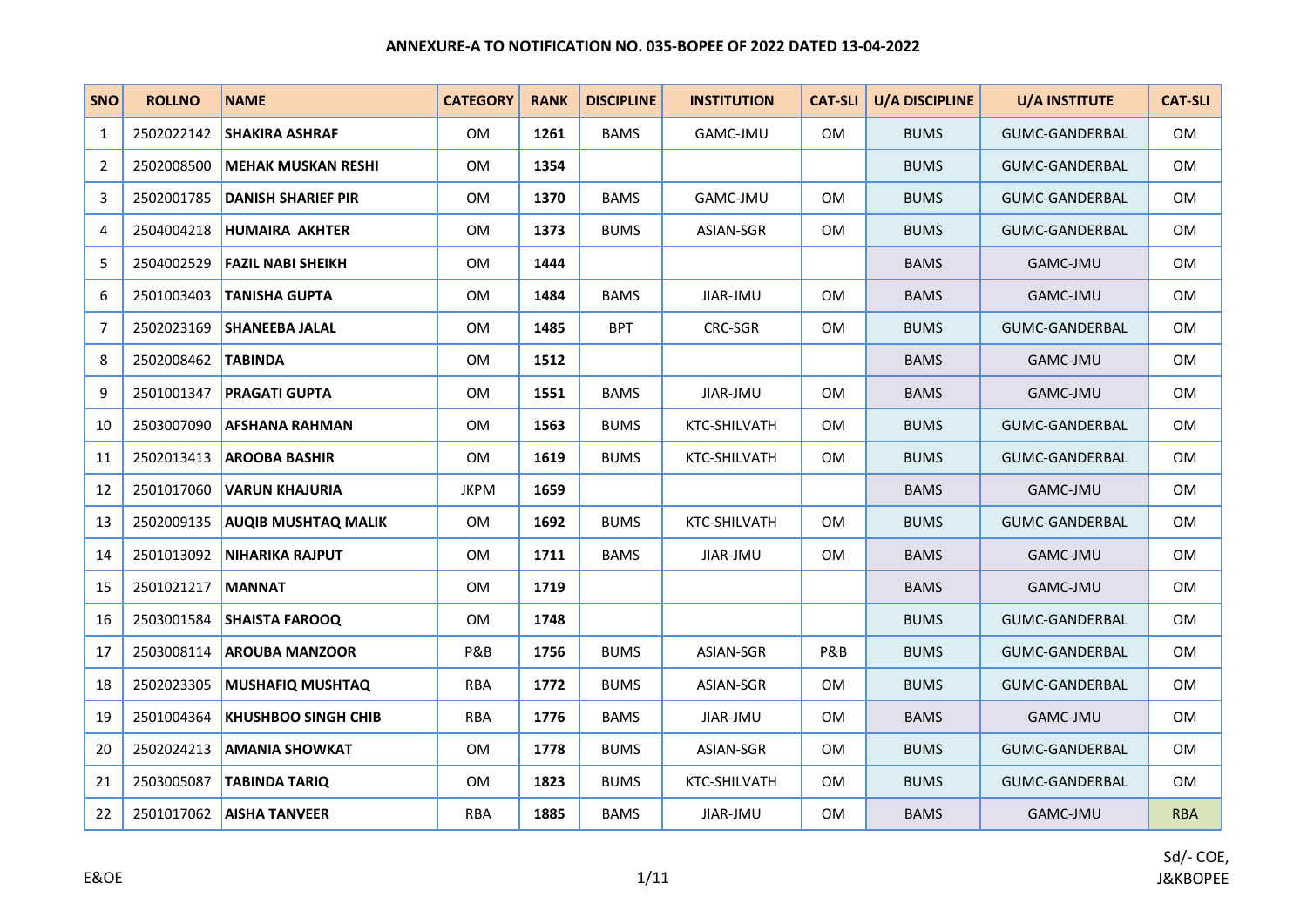| <b>SNO</b> | <b>ROLLNO</b> | <b>NAME</b>                | <b>CATEGORY</b> | <b>RANK</b> | <b>DISCIPLINE</b> | <b>INSTITUTION</b> | <b>CAT-SLI</b> | <b>U/A DISCIPLINE</b> | <b>U/A INSTITUTE</b>  | <b>CAT-SLI</b> |
|------------|---------------|----------------------------|-----------------|-------------|-------------------|--------------------|----------------|-----------------------|-----------------------|----------------|
| 23         | 2503001315    | <b>SUHEEB IMTIYAZ</b>      | <b>RBA</b>      | 1904        | <b>BAMS</b>       | JIAR-JMU           | <b>OM</b>      | <b>BUMS</b>           | <b>GUMC-GANDERBAL</b> | <b>RBA</b>     |
| 24         | 2502003713    | <b>IORA SALEEM</b>         | <b>SP</b>       | 1914        |                   |                    |                | <b>BUMS</b>           | GUMC-GANDERBAL        | <b>SP</b>      |
| 25         | 2504001436    | <b>SHAKIR MAQBOOL DAR</b>  | <b>OM</b>       | 1985        |                   |                    |                | <b>BUMS</b>           | KTC-SHILVATH          | <b>OM</b>      |
| 26         | 2502012302    | <b>TABISH MAQSOOD MIR</b>  | <b>RBA</b>      | 1986        |                   |                    |                | <b>BAMS</b>           | GAMC-JMU              | <b>RBA</b>     |
| 27         | 2501012087    | <b>SHAGUN TANDON</b>       | <b>OM</b>       | 2000        |                   |                    |                | <b>BAMS</b>           | JIAR-JMU              | OM             |
| 28         |               | 2501012131 SEHRISH MEHRAJ  | <b>OSC</b>      | 2118        | <b>BUMS</b>       | GUMC-GANDERBAL     | <b>OSC</b>     | <b>BAMS</b>           | <b>GAMC-JMU</b>       | <b>OSC</b>     |
| 29         | 2502022277    | <b>RAHILA FAYAZ</b>        | <b>OM</b>       | 2347.1      |                   |                    |                | BPT                   | <b>CRC-SGR</b>        | 0M             |
| 30         | 2502023401    | <b>RABIA RAHMAN</b>        | <b>OM</b>       | 2352        |                   |                    |                | <b>BUMS</b>           | KTC-SHILVATH          | <b>OM</b>      |
| 31         | 2501030163    | <b>SHARU JAMWAL</b>        | <b>OM</b>       | 2375        |                   |                    |                | <b>BAMS</b>           | JIAR-JMU              | 0M             |
| 32         | 2501031002    | <b>ANCHAL KHAJURIA</b>     | 0M              | 2377        |                   |                    |                | <b>BAMS</b>           | JIAR-JMU              | 0M             |
| 33         | 2502005570    | <b>MIR UBHAT GAZZALI</b>   | 0M              | 2413        | <b>BPT</b>        | JCP-JMU            | 0M             | <b>BUMS</b>           | KTC-SHILVATH          | OM             |
| 34         | 2501024215    | <b>SHUBHAM MANHAS</b>      | OM              | 2415        | <b>BPT</b>        | JCP-JMU            | OM             | <b>BAMS</b>           | JIAR-JMU              | OM             |
| 35         |               | 2501017012  IRAM SARFRAZ   | <b>OM</b>       | 2419        |                   |                    |                | <b>BAMS</b>           | JIAR-JMU              | <b>OM</b>      |
| 36         |               | 2501020011 SUMIT THAKUR    | <b>RBA</b>      | 2427        |                   |                    |                | <b>BAMS</b>           | JIAR-JMU              | 0M             |
| 37         | 2501020050    | <b>SARGAM KOTWAL</b>       | 0M              | 2437        | <b>BPT</b>        | <b>JCP-JMU</b>     | 0M             | <b>BAMS</b>           | JIAR-JMU              | <b>OM</b>      |
| 38         | 2501030071    | <b>SYED MOHIB UL MEHDI</b> | <b>PSP</b>      | 2544        |                   |                    |                | <b>BAMS</b>           | GAMC-JMU              | <b>PSP</b>     |
| 39         | 2502002729    | <b>REHMAT LATEEF</b>       | OM              | 2551        | <b>BUMS</b>       | ASIAN-SGR          | OM             | <b>BPT</b>            | <b>CRC-SGR</b>        | OM             |
| 40         | 4404007350    | <b>ADITYA PANGOTRA</b>     | OM              | 2576        | <b>BPT</b>        | JCP-JMU            | OM             | <b>BAMS</b>           | JIAR-JMU              | OM             |
| 41         | 2501027014    | <b>MANSI THAKUR</b>        | <b>RBA</b>      | 2587        |                   |                    |                | <b>BAMS</b>           | JIAR-JMU              | OM             |
| 42         | 2501001132    | <b>KAJAL DIGRA</b>         | <b>SC</b>       | 2634        |                   |                    |                | <b>BAMS</b>           | GAMC-JMU              | <b>SC</b>      |
| 43         | 2501001632    | <b>REENA ARYAN</b>         | <b>SC</b>       | 2648        | <b>BUMS</b>       | GUMC-GANDERBAL     | SC             | <b>BAMS</b>           | GAMC-JMU              | <b>SC</b>      |
| 44         | 2503005293    | <b>UMRAH HASSAN</b>        | <b>RBA</b>      | 2650        |                   |                    |                | <b>BPT</b>            | <b>CRC-SGR</b>        | OM             |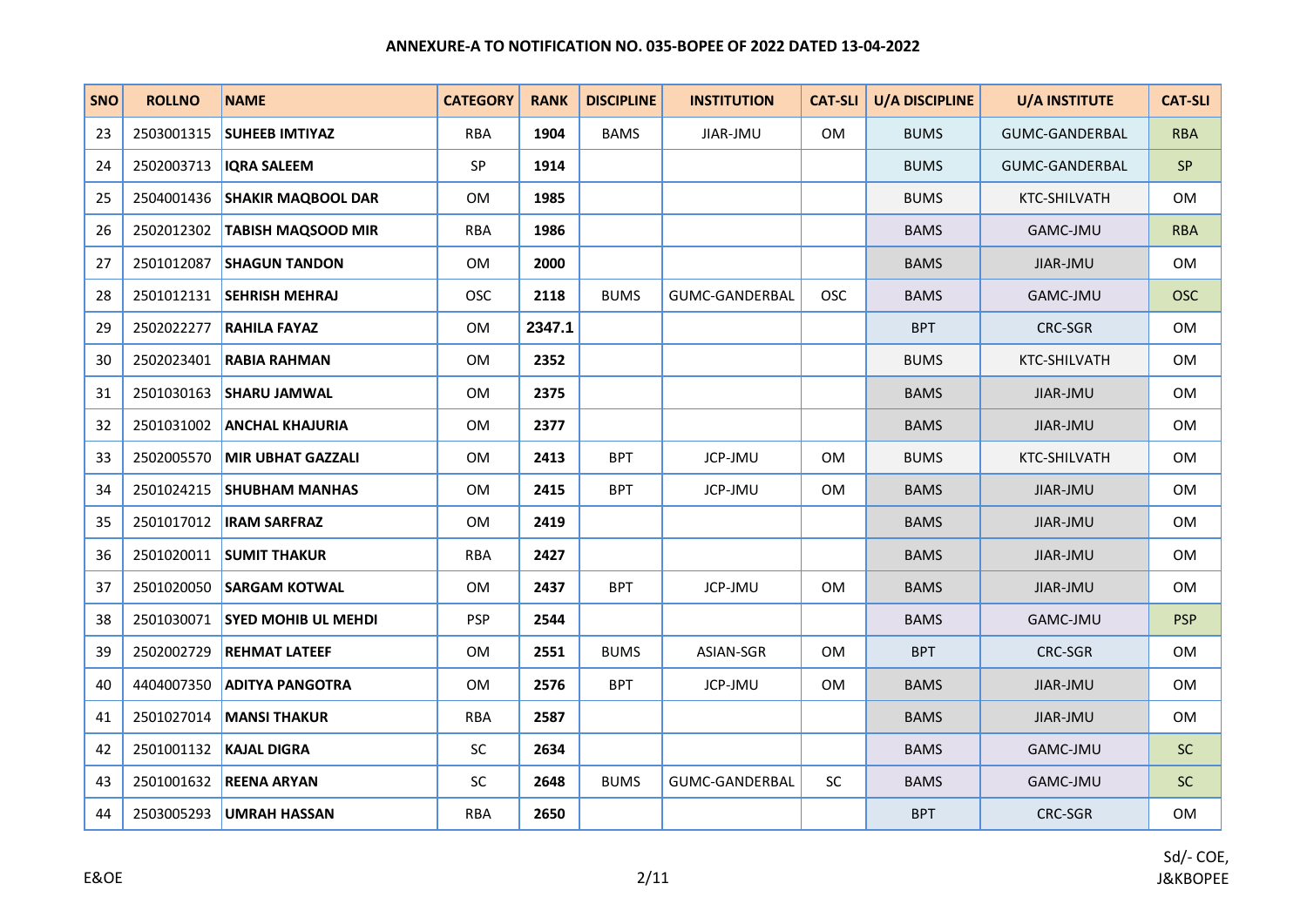| <b>SNO</b> | <b>ROLLNO</b> | <b>NAME</b>                      | <b>CATEGORY</b> | <b>RANK</b> | <b>DISCIPLINE</b> | <b>INSTITUTION</b> | <b>CAT-SLI</b> | <b>U/A DISCIPLINE</b> | <b>U/A INSTITUTE</b>  | <b>CAT-SLI</b> |
|------------|---------------|----------------------------------|-----------------|-------------|-------------------|--------------------|----------------|-----------------------|-----------------------|----------------|
| 45         | 2504001703    | <b>FARKHANDA GULZAR</b>          | <b>OM</b>       | 2659        |                   |                    |                | <b>BPT</b>            | <b>CRC-SGR</b>        | <b>OM</b>      |
| 46         | 2502018272    | <b>REHAB SHAKEEL</b>             | <b>OSC</b>      | 2678        | <b>BPT</b>        | CRC-SGR            | <b>OSC</b>     | <b>BUMS</b>           | <b>GUMC-GANDERBAL</b> | <b>OSC</b>     |
| 47         | 2501010220    | <b>SANKAET SINGH</b>             | <b>OM</b>       | 2694        |                   |                    |                | <b>BPT</b>            | <b>CRC-SGR</b>        | <b>OM</b>      |
| 48         | 2501006322    | <b>MANISHA KUMARI</b>            | SC              | 2716        | <b>BUMS</b>       | GUMC-GANDERBAL     | <b>SC</b>      | <b>BAMS</b>           | <b>GAMC-JMU</b>       | <b>SC</b>      |
| 49         | 2502010020    | <b>SANIA AFZAL BHAT</b>          | <b>OM</b>       | 2746        |                   |                    |                | <b>BPT</b>            | <b>CRC-SGR</b>        | <b>OM</b>      |
| 50         | 2502020345    | <b>FARHAT MOHI UD DIN</b>        | <b>RBA</b>      | 2773        |                   |                    |                | <b>BUMS</b>           | KTC-SHILVATH          | 0M             |
| 51         | 2502002613    | <b>MARIYA NAZIR</b>              | <b>JKPM</b>     | 2798        | <b>BUMS</b>       | ASIAN-SGR          | <b>OM</b>      | <b>BAMS</b>           | JIAR-JMU              | OM             |
| 52         | 2502006532    | <b>SARMAD IQBAL</b>              | <b>JKPM</b>     | 2813        |                   |                    |                | <b>BUMS</b>           | KTC-SHILVATH          | OM             |
| 53         | 2502007465    | <b>JUNAID ZAFFAR</b>             | <b>OM</b>       | 2840        |                   |                    |                | <b>BUMS</b>           | ASIAN-SGR             | OM             |
| 54         | 2501013227    | PRAKRITI                         | SC              | 2845        | <b>BPT</b>        | JCP-JMU            | OM             | <b>BUMS</b>           | <b>GUMC-GANDERBAL</b> | <b>SC</b>      |
| 55         | 2501024209    | <b>SHAZIA SULTANA</b>            | ST              | 2893        |                   |                    |                | <b>BAMS</b>           | GAMC-JMU              | <b>STK</b>     |
| 56         | 2504002688    | <b>AUSRAT AMIN</b>               | P&B             | 2900        | <b>BUMS</b>       | ASIAN-SGR          | P&B            | <b>BUMS</b>           | KTC-SHILVATH          | P&B            |
| 57         | 2501020097    | <b>MEHAR UL NISA</b>             | ALC/IB          | 2913        |                   |                    |                | <b>BAMS</b>           | JIAR-JMU              | OM             |
| 58         | 2501002029    | <b>MEHLIQA HIJAAB</b>            | <b>RBA</b>      | 2916        |                   |                    |                | <b>BAMS</b>           | JIAR-JMU              | 0M             |
| 59         | 2501020081    | <b>SUSHAIN</b>                   | <b>OM</b>       | 2920        |                   |                    |                | <b>BAMS</b>           | JIAR-JMU              | 0M             |
| 60         | 2502007095    | <b>IQRA ZAINAB</b>               | <b>RBA</b>      | 2925        |                   |                    |                | <b>BAMS</b>           | JIAR-JMU              | OM             |
| 61         | 4701001011    | <b>JIGMET TSEDOL</b>             | ST              | 3027        |                   |                    |                | <b>BAMS</b>           | <b>GAMC-JMU</b>       | <b>STL</b>     |
| 62         | 2503001629    | <b>PEERZADA SHAHZAIB HUSSAIN</b> | 0M              | 3030        | <b>BPT</b>        | <b>JCP-JMU</b>     | 0M             | <b>BUMS</b>           | KTC-SHILVATH          | <b>OM</b>      |
| 63         | 2502012444    | <b>SHAKIR NAZIR</b>              | 0M              | 3034        |                   |                    |                | <b>BUMS</b>           | ASIAN-SGR             | OM             |
| 64         | 2501013097    | <b>TANVI GHAI</b>                | SC              | 3035        |                   |                    |                | <b>BAMS</b>           | JIAR-JMU              | OM             |
| 65         | 2501018062    | MEHREEN MUSHTAQ WANI             | <b>RBA</b>      | 3038        |                   |                    |                | <b>BAMS</b>           | JIAR-JMU              | OM             |
| 66         | 2501007273    | <b>SHRADHA</b>                   | <b>SC</b>       | 3040        |                   |                    |                | <b>BUMS</b>           | GUMC-GANDERBAL        | <b>SC</b>      |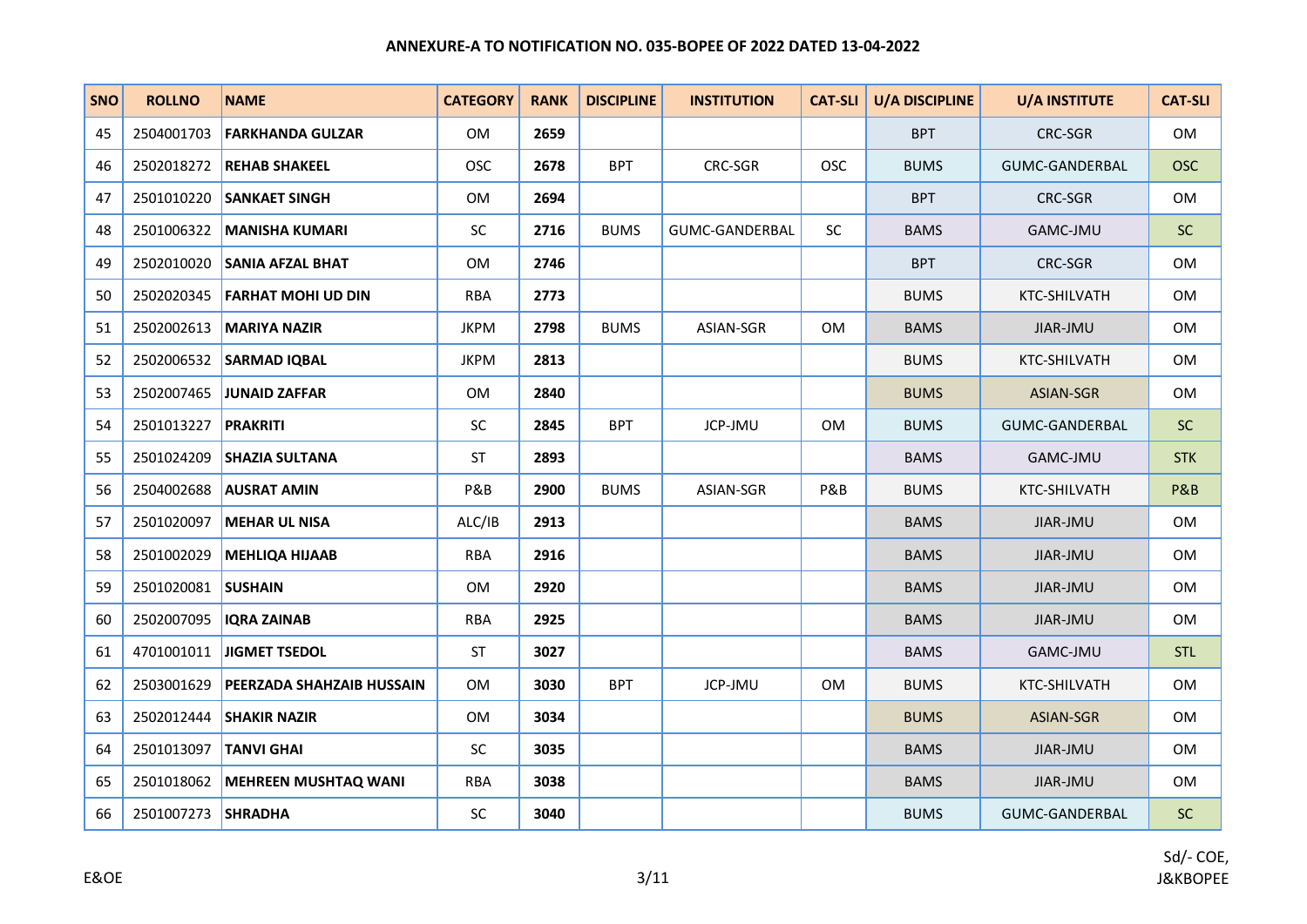| <b>SNO</b> | <b>ROLLNO</b>     | <b>NAME</b>                  | <b>CATEGORY</b> | <b>RANK</b> | <b>DISCIPLINE</b> | <b>INSTITUTION</b>    | <b>CAT-SLI</b> | <b>U/A DISCIPLINE</b> | <b>U/A INSTITUTE</b> | <b>CAT-SLI</b> |
|------------|-------------------|------------------------------|-----------------|-------------|-------------------|-----------------------|----------------|-----------------------|----------------------|----------------|
| 67         | 2501018176 SAJJAL |                              | <b>OM</b>       | 3044        |                   |                       |                | <b>BPT</b>            | <b>CRC-SGR</b>       | <b>OM</b>      |
| 68         | 2501017129        | <b>KOUSHAL CHOUDHARY</b>     | 0M              | 3045        |                   |                       |                | <b>BAMS</b>           | JIAR-JMU             | OM             |
| 69         | 2502007137        | <b>PRITHIPAL SINGH</b>       | <b>OM</b>       | 3053        |                   |                       |                | <b>BAMS</b>           | JIAR-JMU             | <b>OM</b>      |
| 70         | 2502027239        | <b>ARAJMANDA RAOUF</b>       | <b>OM</b>       | 3055        |                   |                       |                | <b>BUMS</b>           | <b>ASIAN-SGR</b>     | <b>OM</b>      |
| 71         |                   | 2501020181 <b>AMRIT KOUR</b> | <b>SC</b>       | 3059        |                   |                       |                | <b>BAMS</b>           | JIAR-JMU             | <b>OM</b>      |
| 72         | 2502022338        | <b>NAMIYA YOUSUF</b>         | <b>EWS</b>      | 3063        |                   |                       |                | <b>BPT</b>            | CRC-SGR              | 0M             |
| 73         | 2502014032        | <b>MIR SAMREEN</b>           | <b>OM</b>       | 3070        |                   |                       |                | BPT                   | <b>CRC-SGR</b>       | <b>OM</b>      |
| 74         | 2501016197        | <b>PRIYANSHI RAJPUT</b>      | <b>OM</b>       | 3078        |                   |                       |                | <b>BAMS</b>           | JIAR-JMU             | OM             |
| 75         | 2502008467        | <b>ASIMA ANJUM</b>           | <b>RBA</b>      | 3083        |                   |                       |                | <b>BUMS</b>           | ASIAN-SGR            | <b>OM</b>      |
| 76         | 2501017238        | <b>SAIMA SHOKET</b>          | ST              | 3090        | <b>BUMS</b>       | <b>GUMC-GANDERBAL</b> | ST             | <b>BAMS</b>           | <b>GAMC-JMU</b>      | <b>ST</b>      |
| 77         | 2501005217        | <b>MANIK GUPTA</b>           | <b>EWS</b>      | 3101        |                   |                       |                | <b>BAMS</b>           | <b>GAMC-JMU</b>      | <b>EWS</b>     |
| 78         | 2501030160        | <b>ASIYA BANOO</b>           | <b>RBA</b>      | 3104        |                   |                       |                | <b>BAMS</b>           | JIAR-JMU             | <b>OM</b>      |
| 79         | 2501028180        | <b>AASHVI MAHAJAN</b>        | <b>OM</b>       | 3109        |                   |                       |                | <b>BAMS</b>           | JIAR-JMU             | <b>OM</b>      |
| 80         | 2504003243        | <b>MARIFAT HASSAN</b>        | <b>OM</b>       | 3114        |                   |                       |                | <b>BUMS</b>           | KTC-SHILVATH         | <b>OM</b>      |
| 81         | 2502002828        | <b>SINAIN KHURSHID</b>       | <b>OM</b>       | 3116        |                   |                       |                | BPT                   | <b>CRC-SGR</b>       | <b>OM</b>      |
| 82         | 2501019050        | <b>NAZIA KOUSER</b>          | <b>ST</b>       | 3125        | <b>BUMS</b>       | GUMC-GANDERBAL        | ST.            | <b>BAMS</b>           | <b>GAMC-JMU</b>      | <b>ST</b>      |
| 83         | 2502013090        | <b>ISHRAT FAYAZ</b>          | OM              | 3127        |                   |                       |                | <b>BAMS</b>           | JIAR-JMU             | OM             |
| 84         | 2501029039        | <b>SUHANI BAMBA</b>          | <b>OM</b>       | 3130        |                   |                       |                | <b>BAMS</b>           | JIAR-JMU             | <b>OM</b>      |
| 85         | 2502016387        | <b>ZEESHAN MAQBOOL</b>       | <b>OM</b>       | 3145        |                   |                       |                | <b>BUMS</b>           | <b>ASIAN-SGR</b>     | <b>OM</b>      |
| 86         | 2501011038        | <b>RABIA ASHRAF</b>          | <b>ST</b>       | 3147        |                   |                       |                | <b>BAMS</b>           | <b>GAMC-JMU</b>      | <b>ST</b>      |
| 87         | 2501009184        | <b>AMISHA TANDON</b>         | <b>PSP</b>      | 3156        |                   |                       |                | <b>BAMS</b>           | JIAR-JMU             | OM             |
| 88         |                   | 2501007277 BHAWANI THAKUR    | <b>EWS</b>      | 3184        |                   |                       |                | <b>BAMS</b>           | JIAR-JMU             | <b>OM</b>      |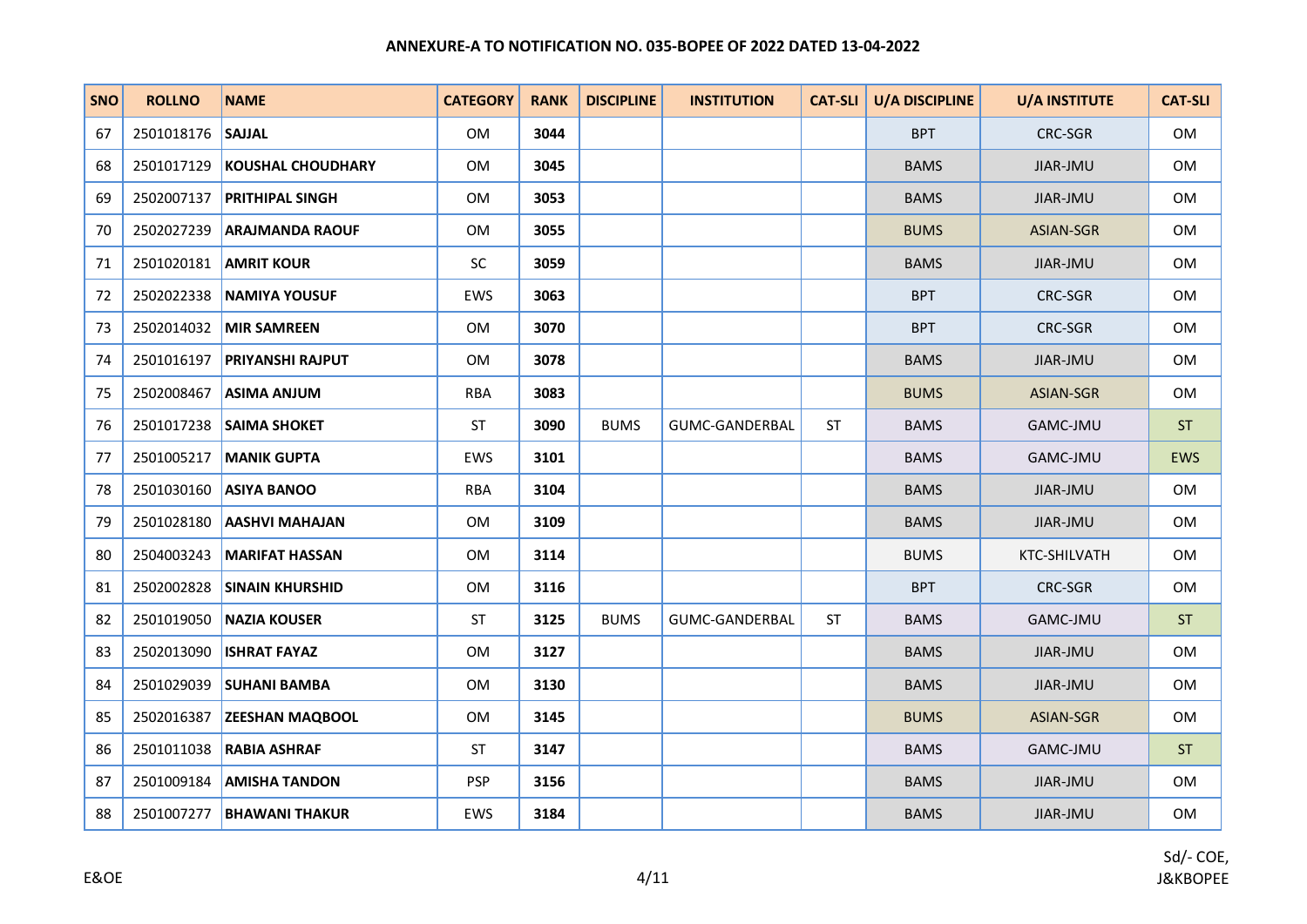| <b>SNO</b> | <b>ROLLNO</b>    | <b>NAME</b>                     | <b>CATEGORY</b> | <b>RANK</b> | <b>DISCIPLINE</b> | <b>INSTITUTION</b> | <b>CAT-SLI</b> | <b>U/A DISCIPLINE</b> | <b>U/A INSTITUTE</b>  | <b>CAT-SLI</b> |
|------------|------------------|---------------------------------|-----------------|-------------|-------------------|--------------------|----------------|-----------------------|-----------------------|----------------|
| 89         | 2501001660       | <b>KHUSHI SAMBYAL</b>           | 0M              | 3186        |                   |                    |                | <b>BAMS</b>           | JIAR-JMU              | 0M             |
| 90         | 2503003373       | <b>LUBNA RANIE DAR</b>          | 0M              | 3203        |                   |                    |                | <b>BUMS</b>           | KTC-SHILVATH          | OM             |
| 91         | 2502011450       | <b>MEHWISH IRFAN</b>            | <b>PSP</b>      | 3209        |                   |                    |                | <b>BUMS</b>           | <b>GUMC-GANDERBAL</b> | <b>PSP</b>     |
| 92         | 2502005609       | <b>MOHSIN MANZOOR</b>           | <b>RBA</b>      | 3218        |                   |                    |                | <b>BPT</b>            | <b>CRC-SGR</b>        | 0M             |
| 93         | 2504001921       | <b>AAQIF SULTAN</b>             | <b>RBA</b>      | 3228        |                   |                    |                | <b>BPT</b>            | <b>CRC-SGR</b>        | <b>OM</b>      |
| 94         |                  | 2501005201 RUKHSHANDA CHOWDHARY | ST              | 3247        |                   |                    |                | <b>BPT</b>            | <b>CRC-SGR</b>        | ST.            |
| 95         | 2501020123       | <b>RITIKA TANDON</b>            | 0M              | 3253        |                   |                    |                | <b>BAMS</b>           | JIAR-JMU              | <b>OM</b>      |
| 96         | 2501007295       | <b>BILQUES BANO</b>             | STL             | 3259.1      |                   |                    |                | <b>BAMS</b>           | GAMC-JMU              | <b>STL</b>     |
| 97         | 2501024344       | DANYAL JAVIED                   | ALC/IB          | 3285        |                   |                    |                | <b>BPT</b>            | <b>CRC-SGR</b>        | ALC/IB         |
| 98         | 2501009312       | <b>SHIVANI CHOUDHARY</b>        | JKPM            | 3292        |                   |                    |                | <b>BPT</b>            | JCP-JMU               | OM             |
| 99         | 2501001358       | <b>MEHAK JABEEN</b>             | <b>RBA</b>      | 3315        |                   |                    |                | <b>BAMS</b>           | JIAR-JMU              | 0M             |
| 100        | 2502027243       | <b>ASIFA MUMTAZ</b>             | <b>RBA</b>      | 3321        |                   |                    |                | <b>BPT</b>            | <b>CRC-SGR</b>        | <b>RBA</b>     |
| 101        | 2503013165       | <b>IQRA BASHIR</b>              | OSC             | 3325        |                   |                    |                | <b>BUMS</b>           | <b>GUMC-GANDERBAL</b> | <b>OSC</b>     |
| 102        | 2502007285       | <b>IQRA SHAFI</b>               | 0M              | 3329        |                   |                    |                | <b>BUMS</b>           | ASIAN-SGR             | 0M             |
| 103        | 2501006046       | <b>AVNI RAINA</b>               | 0M              | 3333        |                   |                    |                | <b>BAMS</b>           | JIAR-JMU              | 0M             |
| 104        | 2501013173       | <b>MAHIMA RAKWAL</b>            | 0M              | 3341        |                   |                    |                | <b>BAMS</b>           | JIAR-JMU              | OM             |
| 105        | 2502013292 TUOBA |                                 | <b>OM</b>       | 3365        |                   |                    |                | <b>BUMS</b>           | ASIAN-SGR             | OM             |
| 106        | 2501020139       | <b>ARSHIYA BANOO</b>            | <b>RBA</b>      | 3386        |                   |                    |                | <b>BAMS</b>           | JIAR-JMU              | 0M             |
| 107        | 2501011170       | NAJME MASARAT SOOD              | <b>ST</b>       | 3409        |                   |                    |                | <b>BUMS</b>           | GUMC-GANDERBAL        | <b>ST</b>      |
| 108        | 2501016140       | <b>ANKIT SHARMA</b>             | OМ              | 3416        |                   |                    |                | <b>BAMS</b>           | JIAR-JMU              | OM             |
| 109        | 2501014074       | <b>ARUSHI</b>                   | 0M              | 3422        |                   |                    |                | <b>BAMS</b>           | JIAR-JMU              | OM             |
| 110        |                  | 2501019185 RAGINI GUPTA         | OМ              | 3429        |                   |                    |                | <b>BAMS</b>           | JIAR-JMU              | 0M             |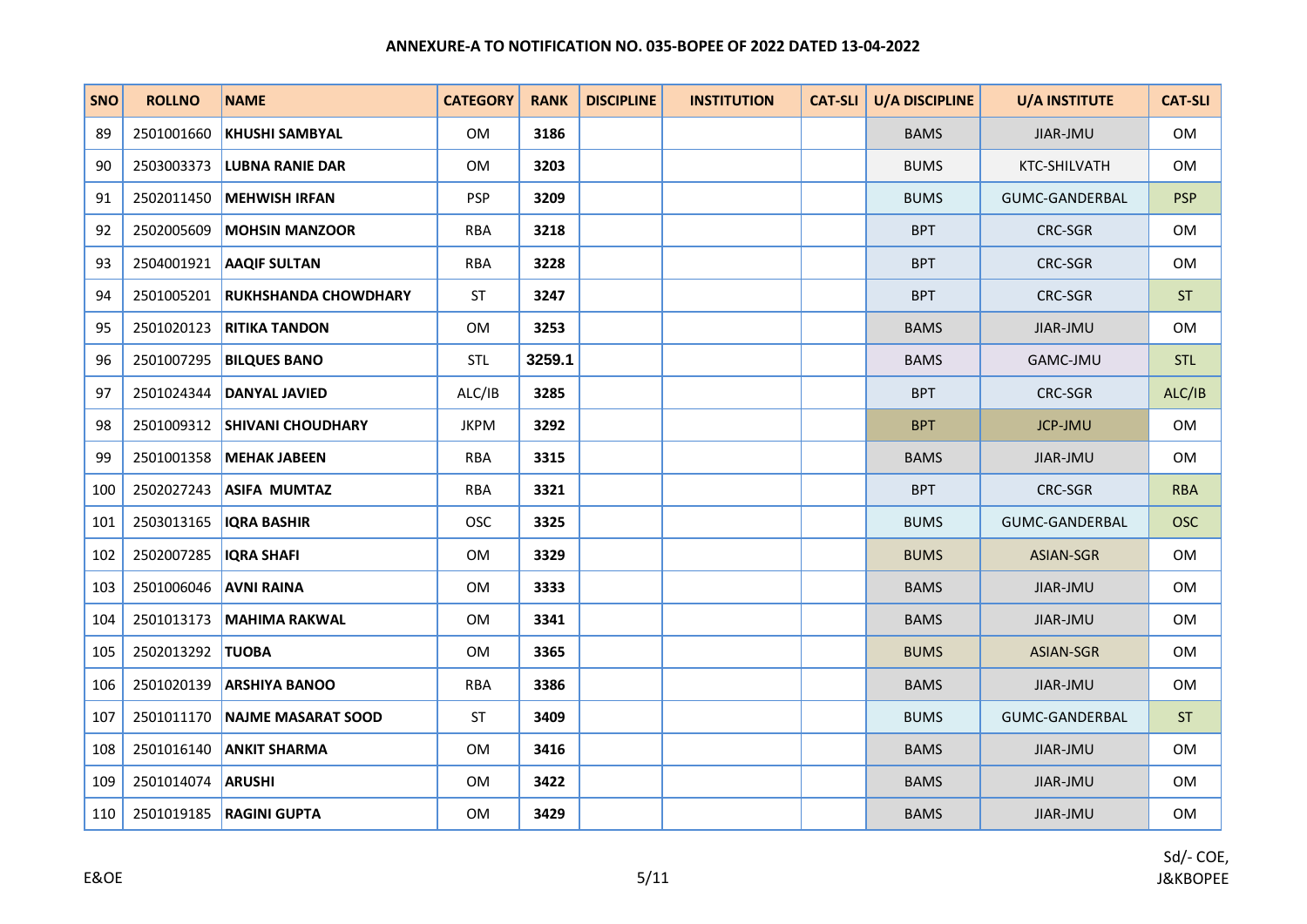| <b>SNO</b> | <b>ROLLNO</b>     | <b>NAME</b>                | <b>CATEGORY</b> | <b>RANK</b> | <b>DISCIPLINE</b> | <b>INSTITUTION</b> | <b>CAT-SLI</b> | <b>U/A DISCIPLINE</b> | <b>U/A INSTITUTE</b> | <b>CAT-SLI</b> |
|------------|-------------------|----------------------------|-----------------|-------------|-------------------|--------------------|----------------|-----------------------|----------------------|----------------|
| 111        | 2501005098        | <b>RITIKA PANDITA</b>      | <b>OM</b>       | 3437        |                   |                    |                | <b>BAMS</b>           | JIAR-JMU             | 0M             |
| 112        | 2501001172 SHREYA |                            | <b>SC</b>       | 3452        |                   |                    |                | <b>BAMS</b>           | JIAR-JMU             | OM             |
| 113        | 2502010100        | <b>ARSLAN MEHRAJ BHAT</b>  | <b>OM</b>       | 3457        |                   |                    |                | <b>BUMS</b>           | ASIAN-SGR            | OM             |
| 114        | 2501023240        | <b>IQRA SHARIEF</b>        | <b>ST</b>       | 3460        |                   |                    |                | <b>BUMS</b>           | GUMC-GANDERBAL       | <b>ST</b>      |
| 115        | 2501009224        | <b>HUMAIRAH MADNI</b>      | <b>OM</b>       | 3461        |                   |                    |                | <b>BAMS</b>           | JIAR-JMU             | OM             |
| 116        |                   | 2501025145 SHAMILA SHABIR  | ST              | 3469        |                   |                    |                | <b>BUMS</b>           | GUMC-GANDERBAL       | <b>ST</b>      |
| 117        | 2504001225        | <b>MIR SAHIBA YEMENI</b>   | 0M              | 3470        |                   |                    |                | <b>BUMS</b>           | KTC-SHILVATH         | 0M             |
| 118        | 2503002412        | <b>MOHSIN RASHID</b>       | <b>RBA</b>      | 3472        |                   |                    |                | <b>BAMS</b>           | JIAR-JMU             | OM             |
| 119        | 2501008030        | <b>RITIKA SUDAN</b>        | <b>OM</b>       | 3481        |                   |                    |                | <b>BPT</b>            | <b>JCP-JMU</b>       | 0M             |
| 120        | 2501013182        | <b>SIMRAN</b>              | <b>SC</b>       | 3485        |                   |                    |                | <b>BPT</b>            | <b>JCP-JMU</b>       | OM             |
| 121        | 2502007376        | <b>LONE LILA TUL BADAR</b> | <b>RBA</b>      | 3489        |                   |                    |                | <b>BUMS</b>           | KTC-SHILVATH         | 0M             |
| 122        |                   | 2502023302 AATIKAH MEHRAJ  | 0M              | 3492        |                   |                    |                | <b>BUMS</b>           | KTC-SHILVATH         | 0M             |
| 123        | 2502001575        | <b>BISMAH JAN</b>          | <b>OM</b>       | 3493        |                   |                    |                | <b>BUMS</b>           | KTC-SHILVATH         | <b>OM</b>      |
| 124        | 2502008079        | <b>FANCY AKHTER</b>        | 0M              | 3504        |                   |                    |                | <b>BUMS</b>           | ASIAN-SGR            | 0M             |
| 125        | 2501004034        | <b>MADHU SHARMA</b>        | 0M              | 3508        |                   |                    |                | <b>BAMS</b>           | JIAR-JMU             | 0M             |
| 126        | 2501009063        | <b>ANUBHAV THAPPA</b>      | SC              | 3509        |                   |                    |                | <b>BAMS</b>           | JIAR-JMU             | OM             |
| 127        |                   | 2504001133 AAMINA KHAN     | <b>RBA</b>      | 3513        |                   |                    |                | <b>BPT</b>            | <b>CRC-SGR</b>       | <b>RBA</b>     |
| 128        | 2501001693        | <b>TAHIRA SHABNAM</b>      | ALC/IB          | 3514        |                   |                    |                | <b>BAMS</b>           | JIAR-JMU             | <b>OM</b>      |
| 129        | 2501004437        | <b>NARGIS MUSHTAQ</b>      | <b>ST</b>       | 3524        |                   |                    |                | <b>BPT</b>            | <b>CRC-SGR</b>       | <b>ST</b>      |
| 130        | 2501004040        | <b>RIYA KOUL</b>           | 0M              | 3553        |                   |                    |                | <b>BAMS</b>           | JIAR-JMU             | OM             |
| 131        | 2501031022        | <b>AGASTYA SHARMA</b>      | OM              | 3563        |                   |                    |                | <b>BAMS</b>           | JIAR-JMU             | OM             |
| 132        | 2502005043        | <b>TAHIRA TABASUM</b>      | ST              | 3568        |                   |                    |                | <b>BUMS</b>           | ASIAN-SGR            | 0M             |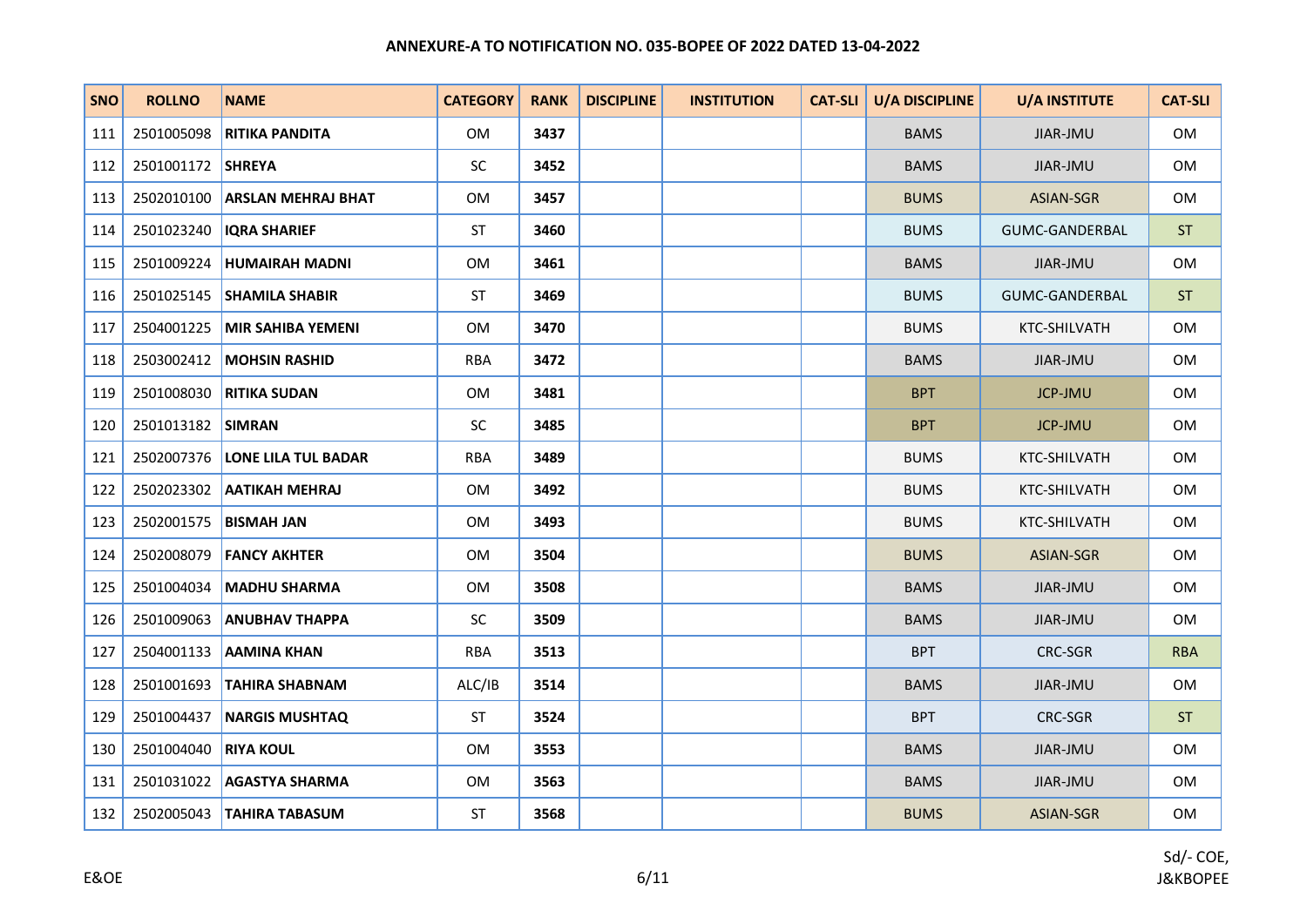| <b>SNO</b> | <b>ROLLNO</b> | <b>NAME</b>                     | <b>CATEGORY</b> | <b>RANK</b> | <b>DISCIPLINE</b> | <b>INSTITUTION</b> | <b>CAT-SLI</b> | <b>U/A DISCIPLINE</b> | <b>U/A INSTITUTE</b> | <b>CAT-SLI</b> |
|------------|---------------|---------------------------------|-----------------|-------------|-------------------|--------------------|----------------|-----------------------|----------------------|----------------|
| 133        | 2501019189    | <b>TOIBA KOUSER</b>             | <b>PSP</b>      | 3600        |                   |                    |                | <b>BPT</b>            | <b>CRC-SGR</b>       | <b>PSP</b>     |
| 134        | 2501013065    | <b>SAKSHI SURMAL</b>            | <b>RBA</b>      | 3611        |                   |                    |                | <b>BAMS</b>           | JIAR-JMU             | OM             |
| 135        | 2502008125    | <b>TANVEERA MAQBOOL</b>         | <b>RBA</b>      | 3617        |                   |                    |                | <b>BUMS</b>           | <b>ASIAN-SGR</b>     | <b>OM</b>      |
| 136        | 2503003008    | <b>MIDHAT JAN</b>               | <b>OM</b>       | 3619.1      |                   |                    |                | <b>BUMS</b>           | KTC-SHILVATH         | <b>OM</b>      |
| 137        | 2502008193    | <b>SEERAT JAN</b>               | <b>JKPM</b>     | 3622        |                   |                    |                | <b>BUMS</b>           | <b>ASIAN-SGR</b>     | <b>OM</b>      |
| 138        | 2501001383    | <b>RANDEEP SINGH</b>            | <b>PSP</b>      | 3627        |                   |                    |                | <b>BAMS</b>           | JIAR-JMU             | <b>OM</b>      |
| 139        | 2501011097    | <b>ABHISHEK SHARMA</b>          | ALC/IB          | 3629.1      |                   |                    |                | <b>BPT</b>            | <b>JCP-JMU</b>       | <b>OM</b>      |
| 140        | 2501011156    | <b>MUNAZA KOUSAR</b>            | OM              | 3631        |                   |                    |                | <b>BAMS</b>           | JIAR-JMU             | <b>OM</b>      |
| 141        | 2502021189    | <b>ASMA ALI</b>                 | <b>RBA</b>      | 3635        |                   |                    |                | <b>BUMS</b>           | ASIAN-SGR            | OM             |
| 142        | 2503009157    | <b>NAIRAH MANSOOR</b>           | <b>OM</b>       | 3641        |                   |                    |                | <b>BUMS</b>           | <b>ASIAN-SGR</b>     | OM             |
| 143        | 2501029126    | <b>GEHNA SHARMA</b>             | <b>OM</b>       | 3652        |                   |                    |                | <b>BUMS</b>           | <b>ASIAN-SGR</b>     | <b>OM</b>      |
| 144        | 2502016060    | <b>NAYILAH HILAL</b>            | <b>RBA</b>      | 3685        |                   |                    |                | <b>BUMS</b>           | ASIAN-SGR            | <b>OM</b>      |
| 145        | 2502024055    | <b>SUMAIRA ASHRAF</b>           | <b>RBA</b>      | 3698        |                   |                    |                | <b>BUMS</b>           | KTC-SHILVATH         | OM             |
| 146        | 2502024294    | <b>ASIF MAJEED SHEIKH</b>       | <b>RBA</b>      | 3706        |                   |                    |                | <b>BUMS</b>           | <b>ASIAN-SGR</b>     | <b>OM</b>      |
| 147        | 2503013178    | <b>ANGLINA ABDULLAH</b>         | <b>OM</b>       | 3707        |                   |                    |                | <b>BUMS</b>           | KTC-SHILVATH         | <b>OM</b>      |
| 148        | 2503004127    | <b>OWAIS MUSHTAQ</b>            | <b>OSC</b>      | 3715.1      |                   |                    |                | <b>BPT</b>            | CRC-SGR              | <b>OSC</b>     |
| 149        |               | 2504002557 SYED TAQEEDA BUKHARI | <b>EWS</b>      | 3725        |                   |                    |                | <b>BUMS</b>           | KTC-SHILVATH         | OM             |
| 150        | 2502017377    | <b>SOFIYA SHAFI</b>             | 0M              | 3743        |                   |                    |                | <b>BUMS</b>           | <b>ASIAN-SGR</b>     | <b>OM</b>      |
| 151        | 2501008250    | <b>MUSKAN ANJUM</b>             | <b>ST</b>       | 3746        |                   |                    |                | <b>BUMS</b>           | <b>ASIAN-SGR</b>     | <b>OM</b>      |
| 152        | 2504002083    | <b>SHAFQAT MEHRAJ</b>           | OM              | 3754        |                   |                    |                | <b>BUMS</b>           | <b>ASIAN-SGR</b>     | OM             |
| 153        | 2501007009    | <b>MEHWISH ARA</b>              | <b>OM</b>       | 3785        |                   |                    |                | <b>BUMS</b>           | KTC-SHILVATH         | 0M             |
| 154        |               | 2503001558 FURQAN SHAKEEL DAR   | 0M              | 3793        |                   |                    |                | <b>BUMS</b>           | KTC-SHILVATH         | <b>OM</b>      |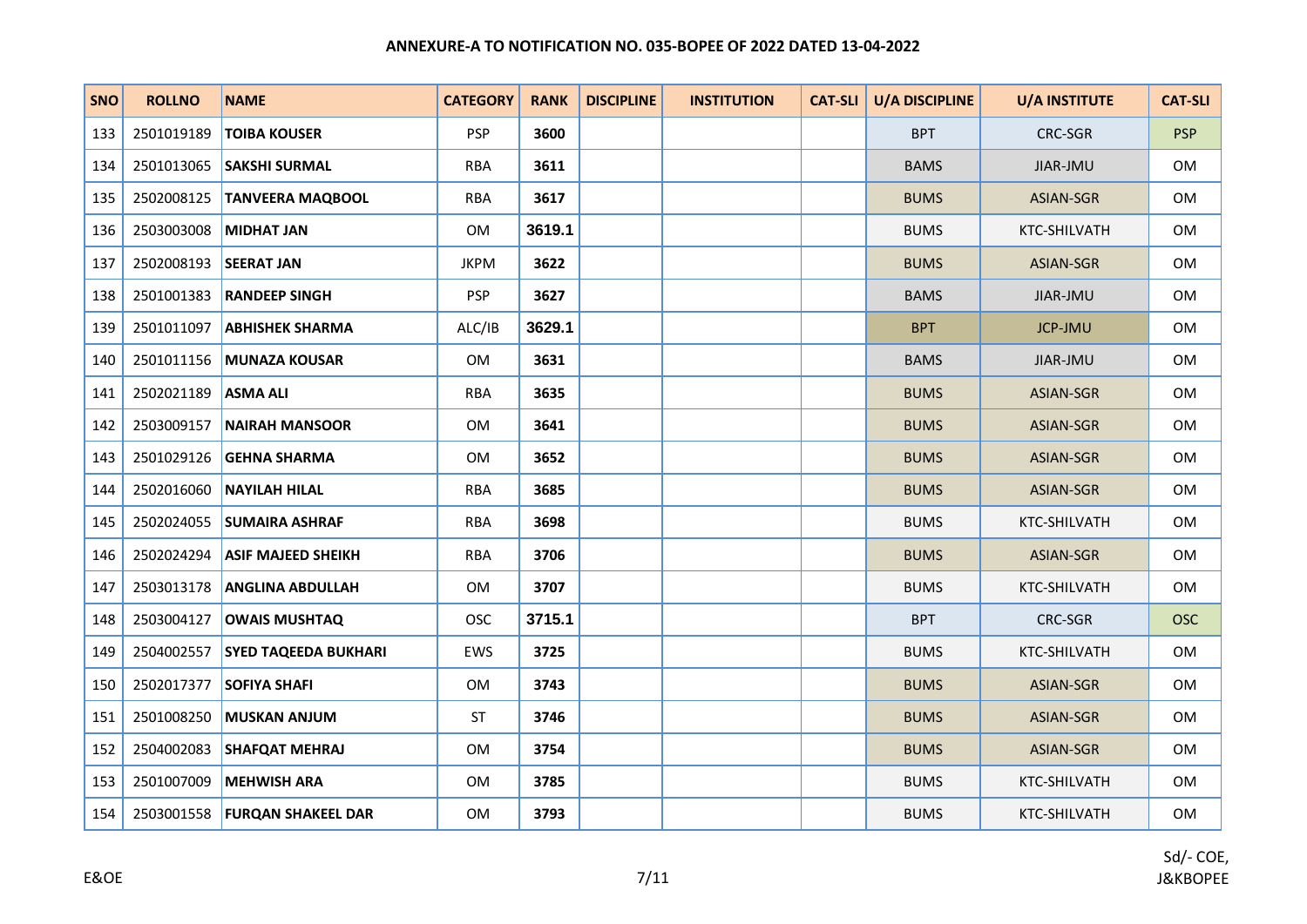| <b>SNO</b> | <b>ROLLNO</b> | <b>NAME</b>               | <b>CATEGORY</b> | <b>RANK</b> | <b>DISCIPLINE</b> | <b>INSTITUTION</b> | <b>CAT-SLI</b> | <b>U/A DISCIPLINE</b> | <b>U/A INSTITUTE</b> | <b>CAT-SLI</b> |
|------------|---------------|---------------------------|-----------------|-------------|-------------------|--------------------|----------------|-----------------------|----------------------|----------------|
| 155        | 2501002416    | <b>STUTIE SHARMA</b>      | OM              | 3795        |                   |                    |                | <b>BPT</b>            | <b>JCP-JMU</b>       | OM             |
| 156        | 2502001336    | <b>HUMAIRA GUL</b>        | <b>RBA</b>      | 3815        |                   |                    |                | <b>BUMS</b>           | <b>ASIAN-SGR</b>     | <b>OM</b>      |
| 157        |               | 2502020022 AASIMA MAJEED  | <b>RBA</b>      | 3816        |                   |                    |                | <b>BUMS</b>           | ASIAN-SGR            | <b>OM</b>      |
| 158        | 2504002329    | <b>TABASUM NAZIR</b>      | 0M              | 3829        |                   |                    |                | <b>BUMS</b>           | <b>ASIAN-SGR</b>     | OM             |
| 159        | 2503009124    | <b>IQRA ALI</b>           | <b>OSC</b>      | 3838        |                   |                    |                | <b>BUMS</b>           | KTC-SHILVATH         | <b>OM</b>      |
| 160        | 2502024046    | <b>SHEIKH SABIA</b>       | <b>RBA</b>      | 3845        |                   |                    |                | <b>BUMS</b>           | ASIAN-SGR            | <b>OM</b>      |
| 161        | 2502026057    | <b>DUAA ASHIQ</b>         | 0M              | 3849        |                   |                    |                | <b>BUMS</b>           | <b>ASIAN-SGR</b>     | OM             |
| 162        | 2502021240    | <b>ZANAIB BEE</b>         | <b>STK</b>      | 3857.1      |                   |                    |                | <b>BUMS</b>           | GUMC-GANDERBAL       | <b>STK</b>     |
| 163        |               | 2503003262 AAYAT YAQOOB   | <b>RBA</b>      | 3866        |                   |                    |                | <b>BUMS</b>           | KTC-SHILVATH         | <b>OM</b>      |
| 164        | 2502018013    | <b>AAMIR BASHIR MEER</b>  | 0M              | 3868        |                   |                    |                | <b>BUMS</b>           | <b>ASIAN-SGR</b>     | OM             |
| 165        | 2504003449    | <b>SABAYA HASHIM</b>      | <b>RBA</b>      | 3883        |                   |                    |                | <b>BUMS</b>           | KTC-SHILVATH         | <b>OM</b>      |
| 166        |               | 2502015232 ARHANA MUSHTAQ | EWS             | 3892        |                   |                    |                | <b>BUMS</b>           | ASIAN-SGR            | OM             |
| 167        | 2502012279    | <b>IQBAL MOHAMMAD</b>     | <b>OM</b>       | 3894.1      |                   |                    |                | <b>BPT</b>            | JCP-JMU              | OM             |
| 168        |               | 2503011155 SURAYA FAROOQ  | <b>OM</b>       | 3895.1      |                   |                    |                | <b>BUMS</b>           | KTC-SHILVATH         | 0M             |
| 169        | 2504001021    | <b>AADIL RASHID RESHI</b> | <b>OM</b>       | 3911.1      |                   |                    |                | <b>BUMS</b>           | ASIAN-SGR            | <b>OM</b>      |
| 170        | 2503002572    | <b>MEHVISH AMIN</b>       | <b>OSC</b>      | 3916        |                   |                    |                | <b>BUMS</b>           | <b>ASIAN-SGR</b>     | <b>OM</b>      |
| 171        | 2502023325    | <b>ANISA MAJID</b>        | <b>OM</b>       | 3917.1      |                   |                    |                | <b>BUMS</b>           | ASIAN-SGR            | <b>OM</b>      |
| 172        | 2502003046    | <b>SHAH FAISAL FEROZ</b>  | 0M              | 3918        |                   |                    |                | <b>BUMS</b>           | <b>ASIAN-SGR</b>     | <b>OM</b>      |
| 173        | 2502004187    | <b>LUBNA YASEEN</b>       | 0M              | 3936        |                   |                    |                | <b>BUMS</b>           | ASIAN-SGR            | <b>OM</b>      |
| 174        | 2504003117    | <b>IFEERA ABRAR</b>       | <b>PSP</b>      | 3972        |                   |                    |                | <b>BUMS</b>           | KTC-SHILVATH         | <b>OM</b>      |
| 175        | 2502002760    | <b>SYED MUNAZAH</b>       | <b>OM</b>       | 3977        |                   |                    |                | <b>BUMS</b>           | KTC-SHILVATH         | OM             |
| 176        | 2502018040    | <b>ARBEENA SHAFIQ</b>     | SP              | 3985        |                   |                    |                | <b>BPT</b>            | <b>CRC-SGR</b>       | SP             |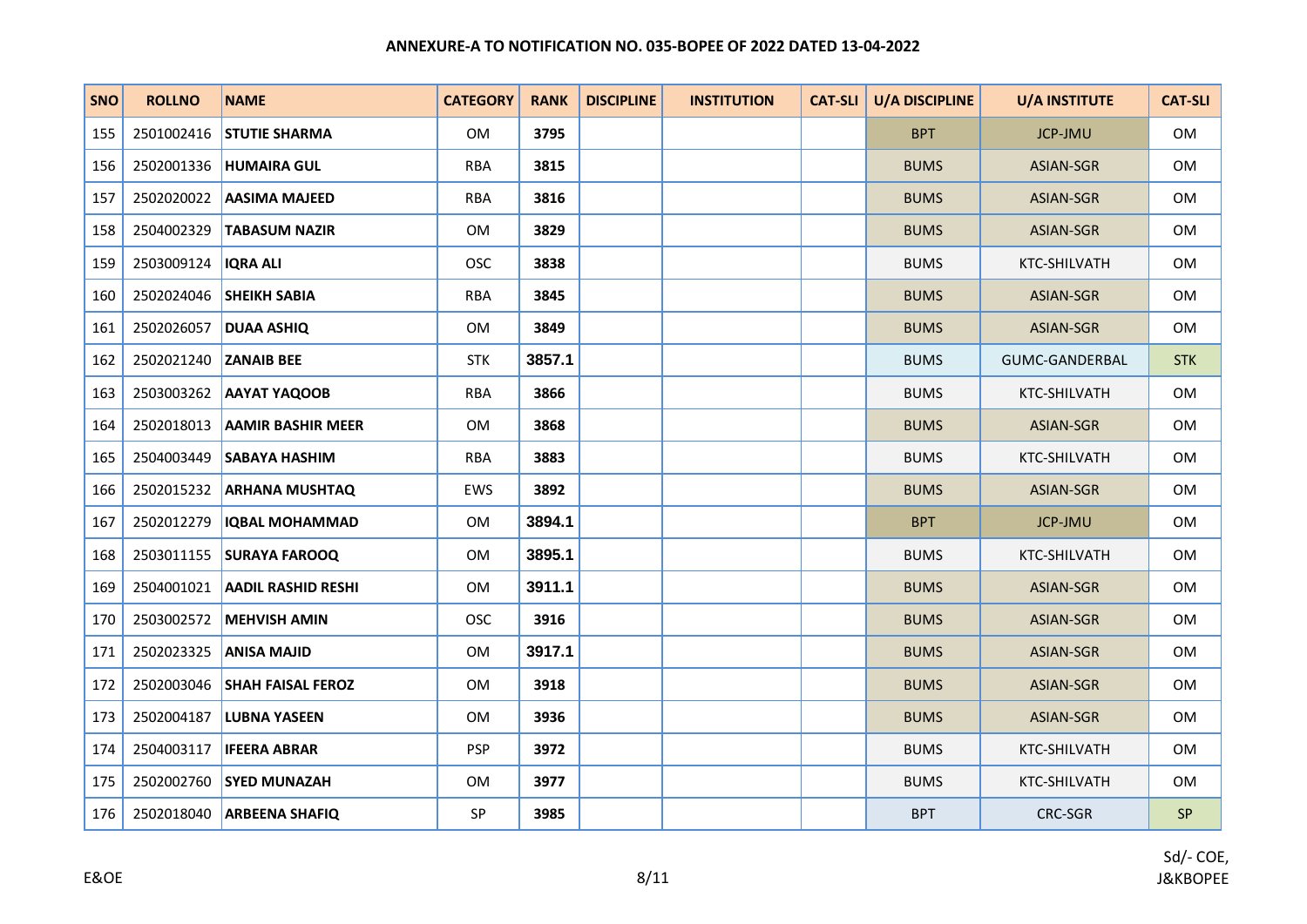| <b>SNO</b> | <b>ROLLNO</b> | <b>NAME</b>                    | <b>CATEGORY</b> | <b>RANK</b> | <b>DISCIPLINE</b> | <b>INSTITUTION</b> | <b>CAT-SLI</b> | <b>U/A DISCIPLINE</b> | <b>U/A INSTITUTE</b> | <b>CAT-SLI</b> |
|------------|---------------|--------------------------------|-----------------|-------------|-------------------|--------------------|----------------|-----------------------|----------------------|----------------|
| 177        | 2504004105    | <b>AREEB MUSHTAQ</b>           | <b>OM</b>       | 3986        |                   |                    |                | <b>BUMS</b>           | ASIAN-SGR            | OM             |
| 178        | 2502001480    | <b>IQRA JAVIAD</b>             | <b>RBA</b>      | 3991        |                   |                    |                | <b>BUMS</b>           | ASIAN-SGR            | <b>OM</b>      |
| 179        | 2502021066    | <b>SABAHAT ZAHOOR</b>          | OM              | 3993        |                   |                    |                | <b>BUMS</b>           | KTC-SHILVATH         | OM             |
| 180        | 2503006059    | <b>MUSKAN IQBAL</b>            | 0M              | 4006        |                   |                    |                | <b>BUMS</b>           | ASIAN-SGR            | OM             |
| 181        | 2502014362    | <b>QAREENA NASEER</b>          | <b>RBA</b>      | 4006.1      |                   |                    |                | <b>BUMS</b>           | KTC-SHILVATH         | OM             |
| 182        | 2503011017    | <b>SAYIMA JAN</b>              | <b>OM</b>       | 4013        |                   |                    |                | <b>BUMS</b>           | KTC-SHILVATH         | <b>OM</b>      |
| 183        | 2502011117    | <b>TANZEELA ILYAS</b>          | 0M              | 4021        |                   |                    |                | <b>BUMS</b>           | KTC-SHILVATH         | <b>OM</b>      |
| 184        | 2504003224    | <b>AIYMAN JAVID BHAT</b>       | <b>RBA</b>      | 4030        |                   |                    |                | <b>BUMS</b>           | KTC-SHILVATH         | OM             |
| 185        | 2502002944    | <b>ALIYA FAROOQ</b>            | OM              | 4036        |                   |                    |                | <b>BUMS</b>           | KTC-SHILVATH         | OM             |
| 186        | 2502008523    | <b>TABISH</b>                  | <b>OM</b>       | 4040        |                   |                    |                | <b>BUMS</b>           | KTC-SHILVATH         | <b>OM</b>      |
| 187        | 2503011005    | <b>FIZA FAYAZ</b>              | 0M              | 4042        |                   |                    |                | <b>BUMS</b>           | KTC-SHILVATH         | <b>OM</b>      |
| 188        | 2502003165    | <b>BUSHRA ASHRAF</b>           | <b>OM</b>       | 4052        |                   |                    |                | <b>BUMS</b>           | KTC-SHILVATH         | <b>OM</b>      |
| 189        | 2502022076    | <b>NUZHAT US SABA</b>          | <b>OM</b>       | 4060        |                   |                    |                | <b>BUMS</b>           | KTC-SHILVATH         | <b>OM</b>      |
| 190        | 2502028043    | <b>MEHMOONA JAVAID</b>         | <b>PSP</b>      | 4066        |                   |                    |                | <b>BUMS</b>           | KTC-SHILVATH         | OM             |
| 191        | 2502005314    | <b>BASIT AMIN DAR</b>          | 0M              | 4076        |                   |                    |                | <b>BUMS</b>           | KTC-SHILVATH         | 0M             |
| 192        | 2502025164    | <b>AIMAN BILAL</b>             | <b>OM</b>       | 4078        |                   |                    |                | <b>BUMS</b>           | KTC-SHILVATH         | OM             |
| 193        | 2501021020    | <b>SHREYA GUPTA</b>            | <b>OM</b>       | 4089.1      |                   |                    |                | <b>BPT</b>            | <b>JCP-JMU</b>       | <b>OM</b>      |
| 194        | 2502003374    | <b>SYEDAH KAIF U SAHAR</b>     | <b>OM</b>       | 4091.1      |                   |                    |                | <b>BUMS</b>           | KTC-SHILVATH         | <b>OM</b>      |
| 195        | 2502025173    | <b>NADIYA</b>                  | <b>OSC</b>      | 4092        |                   |                    |                | <b>BUMS</b>           | KTC-SHILVATH         | OM             |
| 196        | 2501030055    | <b>ANMOL PURI</b>              | <b>SC</b>       | 4095        |                   |                    |                | <b>BUMS</b>           | GUMC-GANDERBAL       | <b>SC</b>      |
| 197        |               | 2503007113 FAIZAN UL ISLAM DAR | <b>RBA</b>      | 4098        |                   |                    |                | <b>BUMS</b>           | KTC-SHILVATH         | OM             |
| 198        |               | 2501001149 SAKSHI SHARMA       | <b>RBA</b>      | 4107        |                   |                    |                | <b>BPT</b>            | <b>JCP-JMU</b>       | 0M             |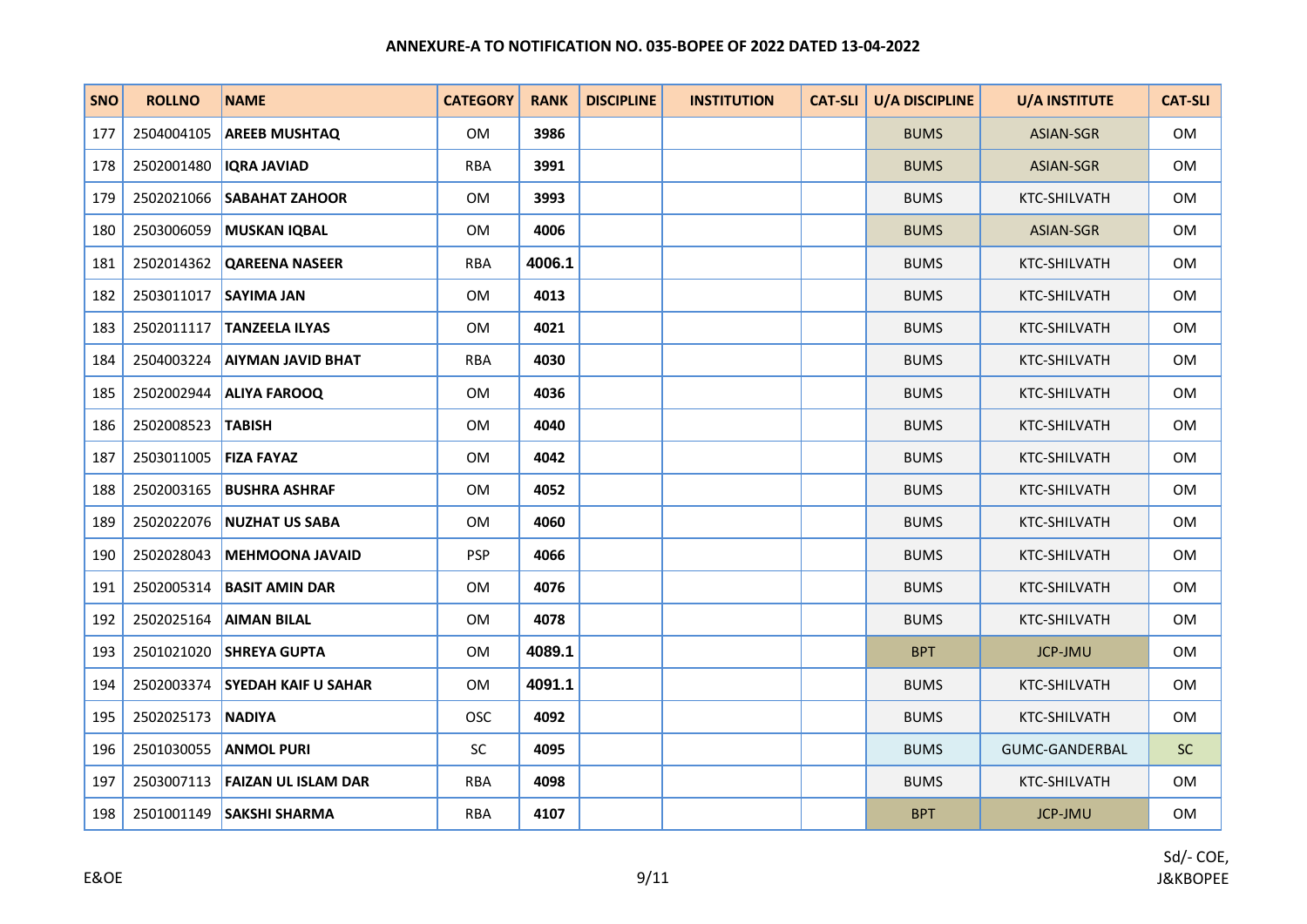| <b>SNO</b> | <b>ROLLNO</b> | <b>NAME</b>                 | <b>CATEGORY</b> | <b>RANK</b> | <b>DISCIPLINE</b> | <b>INSTITUTION</b> | <b>CAT-SLI</b> | <b>U/A DISCIPLINE</b> | <b>U/A INSTITUTE</b> | <b>CAT-SLI</b> |
|------------|---------------|-----------------------------|-----------------|-------------|-------------------|--------------------|----------------|-----------------------|----------------------|----------------|
| 199        | 2502013434    | <b>ARBEENA SAJAD</b>        | <b>JKPM</b>     | 4109        |                   |                    |                | <b>BUMS</b>           | KTC-SHILVATH         | OM             |
| 200        | 2502008534    | <b>SHOIEB RASOOL</b>        | 0M              | 4119        |                   |                    |                | <b>BUMS</b>           | KTC-SHILVATH         | 0M             |
| 201        | 2501010133    | MUHAMMAD IQBAL RATHER       | OМ              | 4121        |                   |                    |                | <b>BPT</b>            | JCP-JMU              | OM             |
| 202        | 2502012377    | NISAR AHMAD JAGOO           | EWS             | 4151        |                   |                    |                | <b>BPT</b>            | JCP-JMU              | OM             |
| 203        | 2504001106    | <b>ABDUL ROUF WANI</b>      | <b>OM</b>       | 4176        |                   |                    |                | <b>BPT</b>            | JCP-JMU              | <b>OM</b>      |
| 204        | 4702001093    | MOHAMMAD SALEEM             | ST              | 4207        |                   |                    |                | <b>BPT</b>            | <b>CRC-SGR</b>       | <b>STK</b>     |
| 205        | 2501009050    | <b>SONAL CHARAK</b>         | 0M              | 4212        |                   |                    |                | <b>BPT</b>            | JCP-JMU              | 0M             |
| 206        | 2502009008    | <b>SHAHZAD ASHIQ LONE</b>   | <b>JKPM</b>     | 4228        |                   |                    |                | <b>BPT</b>            | JCP-JMU              | <b>OM</b>      |
| 207        | 2501004381    | <b>TANISHIKA RATTA</b>      | SC              | 4230        |                   |                    |                | <b>BPT</b>            | <b>CRC-SGR</b>       | <b>SC</b>      |
| 208        | 2502021270    | <b>BULBUL RIZWAN</b>        | P&B             | 4250        | <b>BUMS</b>       | KTC-SHILVATH       | <b>P&amp;B</b> | <b>BUMS</b>           | <b>ASIAN-SGR</b>     | P&B            |
| 209        | 2501026025    | <b>FIRDOUS SHAMEEM</b>      | <b>RBA</b>      | 4259        |                   |                    |                | <b>BPT</b>            | JCP-JMU              | 0M             |
| 210        | 2502026350    | <b>SOHIL AHMAD WANI</b>     | <b>RBA</b>      | 4261        |                   |                    |                | <b>BPT</b>            | JCP-JMU              | OM             |
| 211        | 2502015149    | <b>KHUSHBOO AMIN</b>        | OM              | 4270        |                   |                    |                | <b>BPT</b>            | JCP-JMU              | OM             |
| 212        | 2502005344    | <b>SHEREEN FATIMA</b>       | OМ              | 4302        |                   |                    |                | <b>BPT</b>            | JCP-JMU              | OM             |
| 213        | 2502024020    | <b>NIMRA HARAF</b>          | 0M              | 4306        |                   |                    |                | <b>BPT</b>            | JCP-JMU              | <b>OM</b>      |
| 214        | 2502016191    | <b>ZEESHAN YOUSUF MIR</b>   | OM              | 4321.1      |                   |                    |                | <b>BPT</b>            | JCP-JMU              | OM             |
| 215        | 2501004356    | <b>JHALAK</b>               | <b>OM</b>       | 4329        |                   |                    |                | <b>BPT</b>            | JCP-JMU              | OM             |
| 216        | 2502015119    | <b>SABORA</b>               | 0M              | 4337        |                   |                    |                | <b>BPT</b>            | JCP-JMU              | OM             |
| 217        | 2504001194    | <b>SAJID BASHIR</b>         | OM              | 4357        |                   |                    |                | <b>BPT</b>            | <b>CRC-SGR</b>       | OM/PWD         |
| 218        | 2504002443    | <b>FURQAN MEHRAJ</b>        | <b>OM</b>       | 4368        |                   |                    |                | <b>BPT</b>            | JCP-JMU              | OM             |
| 219        | 2502024370    | <b>ZEENAT</b>               | <b>OM</b>       | 4382        |                   |                    |                | <b>BPT</b>            | JCP-JMU              | OM             |
| 220        |               | 2502016023   AMANI KHURSHID | 0M              | 4386        |                   |                    |                | <b>BPT</b>            | JCP-JMU              | OM             |